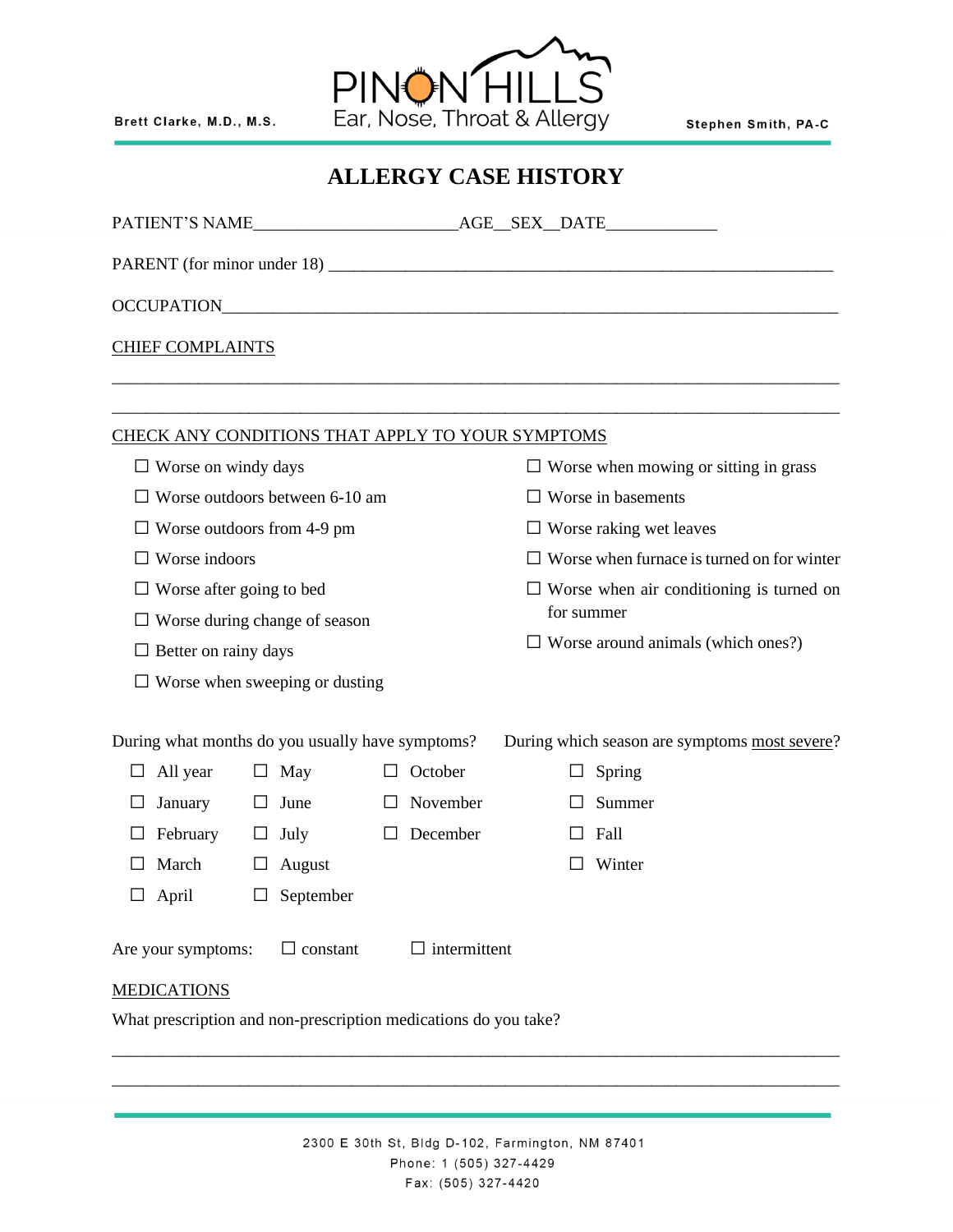Brett Clarke, M.D., M.S.



\_\_\_\_\_\_\_\_\_\_\_\_\_\_\_\_\_\_\_\_\_\_\_\_\_\_\_\_\_\_\_\_\_\_\_\_\_\_\_\_\_\_\_\_\_\_\_\_\_\_\_\_\_\_\_\_\_\_\_\_\_\_\_\_\_\_\_\_\_\_\_\_\_\_\_\_\_\_\_\_\_\_\_\_\_

What medications relieve your allergy symptoms?\_\_\_\_\_\_\_\_\_\_\_\_\_\_\_\_\_\_\_\_\_\_\_\_\_\_\_\_\_\_\_\_\_\_\_\_\_\_\_\_\_\_\_\_

Do you take a Beta Blocker? • Yes • No If yes, name of medication\_\_\_\_\_\_\_\_\_\_\_\_\_\_\_\_

## **MEDICAL HISTORY**

Please select all that apply:

|                                                                       | High Blood Pressure • Nasal Surgery                                                                         |           |                 | $\bullet$ | <b>Immune Disorder</b>               | $\bullet$ | Asthma            |
|-----------------------------------------------------------------------|-------------------------------------------------------------------------------------------------------------|-----------|-----------------|-----------|--------------------------------------|-----------|-------------------|
| $\bullet$                                                             | Thyroid Dysfunction $\bullet$                                                                               |           | Pneumonia       |           | $\bullet$ Hay Fever                  |           | • Emphysema       |
| $\bullet$                                                             | Seizures                                                                                                    |           | • Heart Disease |           | • Nasal Polyps                       | $\bullet$ | Colitis           |
| $\bullet$                                                             | <b>Bronchitis</b>                                                                                           | $\bullet$ | Arthritis       | $\bullet$ | Milk Allergy                         | $\bullet$ | Ulcers            |
| $\bullet$                                                             | Skin Disease<br>$\bullet$                                                                                   |           |                 |           | Chronic Fatigue • Frequent Headaches |           | • Deviated Septum |
| Sinus Infections<br>Cancer<br>$\bullet$<br>$\bullet$                  |                                                                                                             |           |                 |           | • Migraine Headache • Other:         |           |                   |
|                                                                       | Previous allergy testing? • Yes • No Year: Where: Where:<br>Type of Testing: • Scratch • Intradermal • RAST |           |                 |           |                                      |           |                   |
|                                                                       | Did you take allergy shots? $\bullet$ Yes $\bullet$ No                                                      |           |                 |           |                                      |           |                   |
|                                                                       |                                                                                                             |           |                 |           |                                      |           |                   |
|                                                                       | Did you give your own allergy shots? • Yes • No                                                             |           |                 |           |                                      |           |                   |
| Do you have a family history of allergies? $\bullet$ Yes $\bullet$ No |                                                                                                             |           |                 |           |                                      |           |                   |
|                                                                       | <u>ALLERGY SYMPTOMS</u>                                                                                     |           |                 |           |                                      |           |                   |
|                                                                       | $\mathbf{r}$ and $\mathbf{r}$                                                                               |           |                 |           |                                      |           |                   |

| Nose: |                   | Ears:                    |                  | Throat: |                  | Mouth: |                   | Eyes: |                |
|-------|-------------------|--------------------------|------------------|---------|------------------|--------|-------------------|-------|----------------|
|       | Stuffy            |                          | Stopped up       |         | Post-nasal drip  |        | Roof itching      |       | Watery         |
|       | Runny             | $\overline{\phantom{a}}$ | Itching          |         | Mouth breather   |        | Tongue coated     |       | Itching        |
|       | Itching           | $\mathbf{L}$             | Sore             |         | Wake up with dry |        | <b>U</b> lcerated |       | Swelling       |
|       | <b>Nosebleeds</b> |                          | Hearing loss     |         | throat           |        | Lips swell        |       | <b>Burning</b> |
|       | Loss of           |                          | Ringing/roar     |         | Mucus in AM      |        | Swallowing        |       | Red            |
|       | smell             |                          | <b>Dizziness</b> |         | Itching          |        | difficulty        |       | Dark Circles   |
|       |                   |                          |                  |         | Hoarse voice     |        | Loss of taste     |       |                |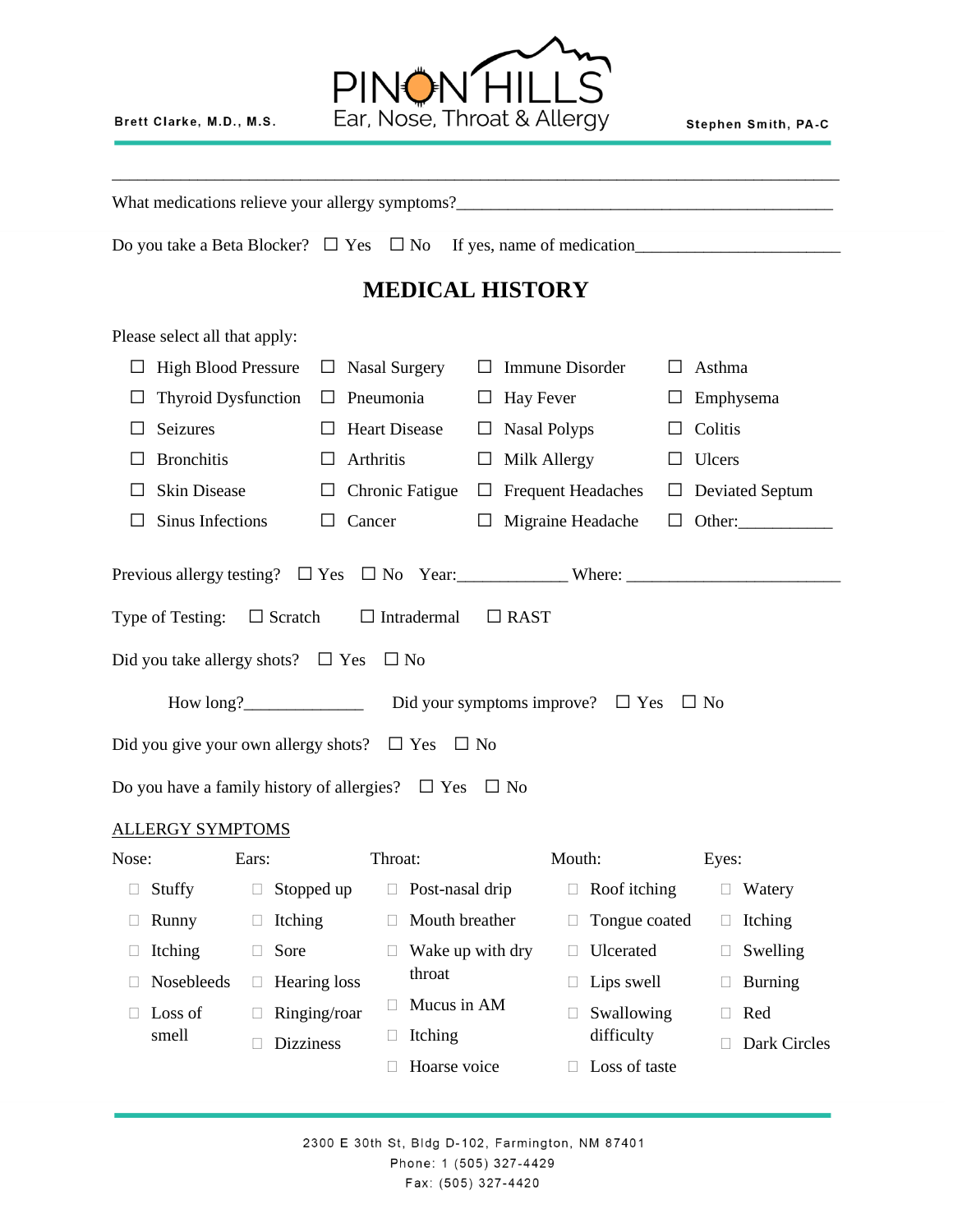

Brett Clarke, M.D., M.S.

Stephen Smith, PA-C

| Cough:                      |                                        |   | Sneezing:                |        | Respiratory:                                             | Mucus:                           | Skin:                       |  |
|-----------------------------|----------------------------------------|---|--------------------------|--------|----------------------------------------------------------|----------------------------------|-----------------------------|--|
|                             | Year round<br>П                        |   | Year round               | П.     | Wheezing                                                 | Thin<br>$\Box$                   | Eczema<br>П                 |  |
| П                           | Seasonal<br>П                          |   | Seasonal                 | П      | Chest tightness                                          | Thick<br>П                       | Hives<br>П                  |  |
| $\Box$                      | Daytime<br>$\Box$                      |   | In early A.M.            | 0      | Short of breath                                          | Clear<br>$\Box$                  | Rash<br>$\Box$              |  |
| $\Box$                      | Nighttime<br>$\mathbb{R}^n$            |   | At meal time             | $\Box$ | Allergy-induced                                          | Colored<br>$\mathbb{R}^n$        | Itching<br>$\Box$           |  |
| П                           | Worse after a<br>П<br>cold<br>Dry<br>□ |   | 30 min. after<br>eating  |        | asthma<br>Exercise induced                               | Source:<br>П<br><b>Nose</b><br>П | Where?<br>П                 |  |
| Ц                           |                                        |   | Smoky places             |        | asthma                                                   | Throat<br>П                      |                             |  |
|                             | Loose                                  | П | Dust                     |        |                                                          | Lungs<br>□                       |                             |  |
|                             |                                        |   |                          |        | CHECK ANY OF THE FOLLOWING THAT AGGRAVATE YOUR SYMPTOMS: |                                  |                             |  |
| П                           | Paint fumes                            |   | Smoke<br>П               |        | Wool<br>П                                                |                                  | Cosmetics<br>$\Box$         |  |
| $\Box$                      | Dust                                   |   | Air pollution<br>$\Box$  |        | <b>Insect Spray</b><br>$\Box$                            |                                  | Cleaning products<br>$\Box$ |  |
| Perfumes/colognes<br>$\Box$ |                                        |   | Plants/flowers<br>$\Box$ |        | Newspapers<br>$\Box$                                     |                                  | <b>Barns</b><br>$\Box$      |  |
|                             |                                        |   |                          |        |                                                          |                                  |                             |  |
|                             | PERSONAL PETS                          |   |                          |        |                                                          |                                  |                             |  |
| $\Box$                      | Dog                                    |   | Indoors? • Yes • No      |        | In your bedroom? • Yes • No                              |                                  |                             |  |
|                             | Cat                                    |   | Indoors? • Yes • No      |        | In your bedroom? • Yes • No                              |                                  |                             |  |
| П                           | <b>Birds</b>                           |   |                          |        |                                                          |                                  |                             |  |
| Gerbil/Hamster<br>П         |                                        |   |                          |        |                                                          |                                  |                             |  |
|                             | Horse                                  |   |                          |        |                                                          |                                  |                             |  |
|                             |                                        |   |                          |        |                                                          |                                  |                             |  |